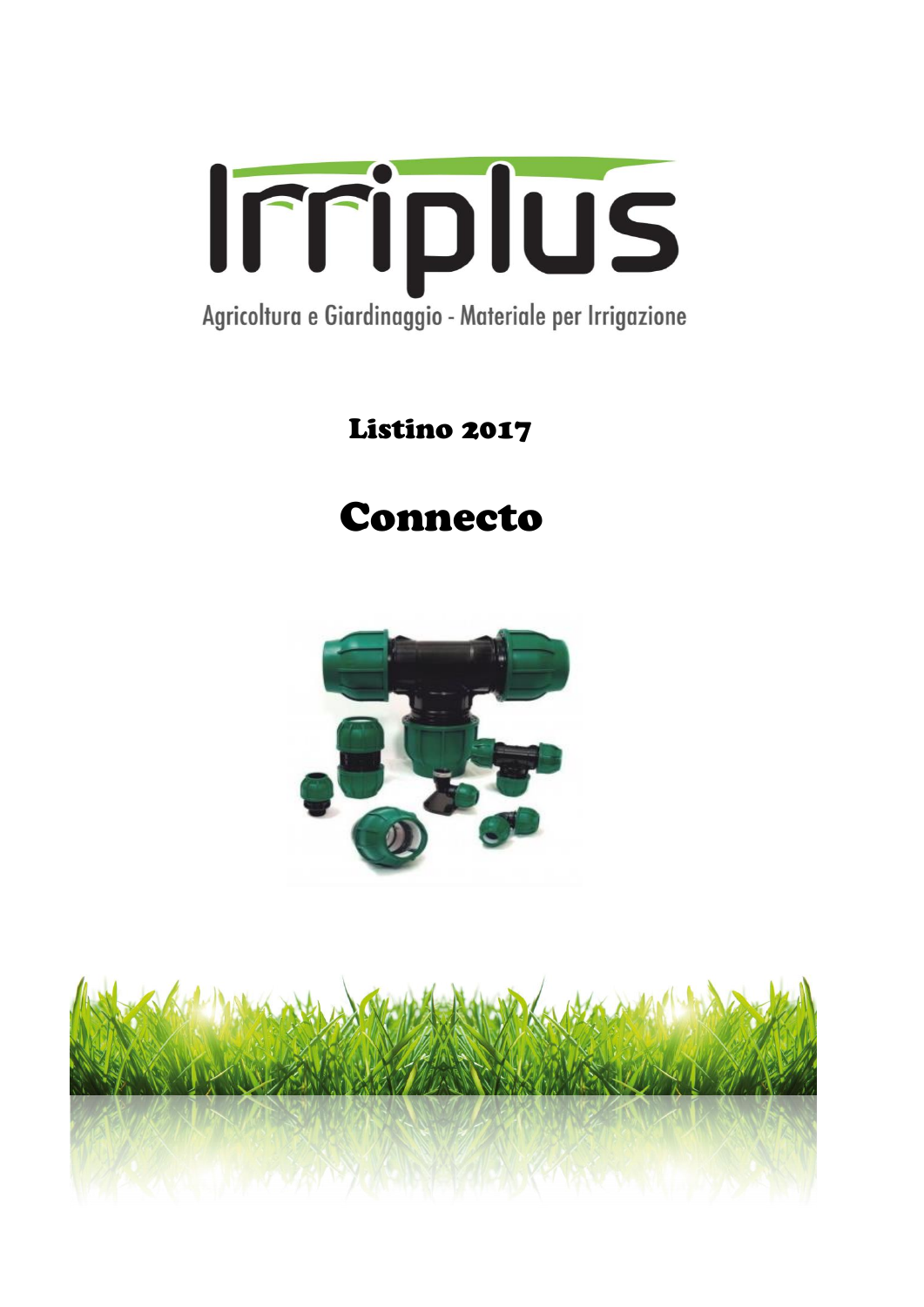

## Raccorderia Connecto

|                    | Raccordo femmina |            |   |       |                       | Raccordo maschio |            |   |      |
|--------------------|------------------|------------|---|-------|-----------------------|------------------|------------|---|------|
|                    | $RF$ $C$         |            |   |       |                       | RM C             |            |   |      |
| $\mathrm{Cod.}201$ | <b>Diametro</b>  | <b>Box</b> | € | Disp. | Cod.211               | <b>Diametro</b>  | <b>Box</b> | € | Disp |
|                    | D. $20x1/2$ "    | 240        |   | V     |                       | D. $20x1/2$ "    | 240        |   | V    |
|                    | D. $20x3/4"$     | <b>220</b> |   | V     |                       | D. 20x3/4"       | 240        |   | V    |
|                    | D. 20x1"         | 200        |   |       |                       | D. $25x1/2"$     | 300        |   |      |
|                    | D. 25x1/2"       | 300        |   | V     |                       | D. 25x3/4"       | 300        |   | V    |
|                    | D. 25x3/4"       | 300        |   | V     |                       | D. 25x1"         | 300        |   |      |
|                    | D. 25x1"         | <b>260</b> |   |       |                       | D. 32x3/4"       | 180        |   |      |
|                    | D. $32x1/2"$     | 200        |   |       |                       | D. 32x1"         | 180        |   | V    |
|                    | D. 32x3/4"       | 200        |   |       |                       | D. $32x1''1/4$   | 180        |   |      |
|                    | D. 32x1"         | 180        |   | V     |                       |                  |            |   |      |
|                    | D. 32x1"1/4      | 160        |   | ٠     |                       |                  |            |   |      |
|                    |                  |            |   |       | <b>Selling Common</b> |                  |            |   |      |



| TA C            |            |                         |       |                    | T C             |                                           |                                      |      |
|-----------------|------------|-------------------------|-------|--------------------|-----------------|-------------------------------------------|--------------------------------------|------|
| <b>Diametro</b> | <b>Box</b> | €                       | Disp. | $\mathrm{Cod.214}$ | <b>Diametro</b> | <b>Box</b>                                |                                      | Disp |
| D.20            | 300        |                         |       |                    |                 | 200                                       |                                      | V    |
| D. 25           | 400        |                         | v     |                    |                 | 240                                       |                                      | v    |
| D. 32           | 220        |                         |       |                    |                 | 240                                       |                                      | v    |
|                 |            | <b>Tappo fine linea</b> |       |                    |                 | D. 20x20x20<br>D. 25x25x25<br>D. 32x32x32 | $\blacktriangle$ Tee a 90 $^{\circ}$ |      |



## Gomito a 90° per pop up Gomito a 90° **222\_\_\_ G\_\_\_C**

| Cod.222 Diametro Box |        | Disp. |
|----------------------|--------|-------|
| D. 25x25x1/2"        | - 160  |       |
| D. $32x32x3/4"$      | $-100$ |       |



| Raccordo femmina<br>$RF$ $C$ |            |   |       |         | Raccordo maschio<br>$RM$ $C$ |            |   |              |  |  |
|------------------------------|------------|---|-------|---------|------------------------------|------------|---|--------------|--|--|
| <b>Diametro</b>              | <b>Box</b> | € | Disp. | Cod.211 | <b>Diametro</b>              | Box        | € | <b>Disp</b>  |  |  |
| D. 20x1/2"                   | 240        |   | V     |         | D. $20x1/2$ "                | 240        |   | V            |  |  |
| D. 20x3/4"                   | <b>220</b> |   | V     |         | D. 20x3/4"                   | 240        |   | $\mathbf{V}$ |  |  |
| D. 20x1"                     | 200        |   |       |         | D. $25x1/2"$                 | 300        |   |              |  |  |
| D. 25x1/2"                   | 300        |   | V     |         | D. 25x3/4"                   | <b>300</b> |   | $\mathbf{V}$ |  |  |
| D. 25x3/4"                   | 300        |   | V     |         | D. 25x1"                     | 300        |   |              |  |  |
| D. 25x1"                     | 260        |   |       |         | D. $32x3/4"$                 | 180        |   |              |  |  |
| D. 32x1/2"                   | 200        |   |       |         | D. 32x1"                     | 180        |   | V            |  |  |
| D. 32x3/4"                   | 200        |   |       |         | D. $32x1''1/4$               | 180        |   |              |  |  |

|\_\_\_\_|

### Manicotto ridotto

|                  |            |            |                    | MR C            |            |   |                          |
|------------------|------------|------------|--------------------|-----------------|------------|---|--------------------------|
| <b>Manicotto</b> |            |            | $\mathrm{Cod.212}$ | <b>Diametro</b> | Box        | € | <b>Disp</b>              |
| $M$ $C$          |            |            |                    | D. 20x16        | <b>200</b> |   | $\overline{\phantom{a}}$ |
| <b>Diametro</b>  | <b>Box</b> | Disp.<br>€ |                    | D. 25x16        | 240        |   | V                        |
| D. 20x20         | 160        | v          |                    | D. 25x20        | 240        |   | v                        |
| D. 25x25         | <b>200</b> | v          |                    | D. 32x20        | 240        |   | $\overline{\phantom{0}}$ |
| D. 32x32         | 110        |            |                    | D. 32x25        | 140        |   | v                        |
|                  |            |            |                    |                 |            |   |                          |



| <b>Diametro</b> | Box | € | Disp. | $\mathrm{Cod.214}$ | <b>Diametro</b><br><b>Box</b> | <b>Disp</b> |
|-----------------|-----|---|-------|--------------------|-------------------------------|-------------|
| D. 20           | 300 |   |       | D. 20x20x20        | 200                           |             |
| D. 25           | 400 |   |       | D. 25x25x25        | - 240                         |             |
| D. 32           | 220 |   |       | D. 32x32x32        | -240                          |             |
|                 |     |   |       |                    |                               |             |



|                    | ----                |            |            |       |                    | $\sim$ $\sim$   |            |   |             |
|--------------------|---------------------|------------|------------|-------|--------------------|-----------------|------------|---|-------------|
| $\mathrm{Cod.222}$ | <b>Diametro</b>     | <b>Box</b> | $\epsilon$ | Disp. | $\mathrm{Cod.213}$ | <b>Diametro</b> | <b>Box</b> | € | <b>Disp</b> |
|                    | D. $25x25x1/2"$ 160 |            |            |       |                    | D. 20x20        | 140        |   |             |
|                    | D. $32x32x3/4"$ 100 |            |            |       |                    | D. 25x25        | 160        |   |             |
|                    |                     |            |            |       |                    | D. 32x32        | 100        |   |             |



|                | 425             |            |   |             |
|----------------|-----------------|------------|---|-------------|
| <b>Cod.425</b> | <b>Diametro</b> | <b>Box</b> | € | <b>Disp</b> |
|                | D. $1"x25$      | 260        |   |             |
|                | D. 1"x32'       | 160        |   |             |